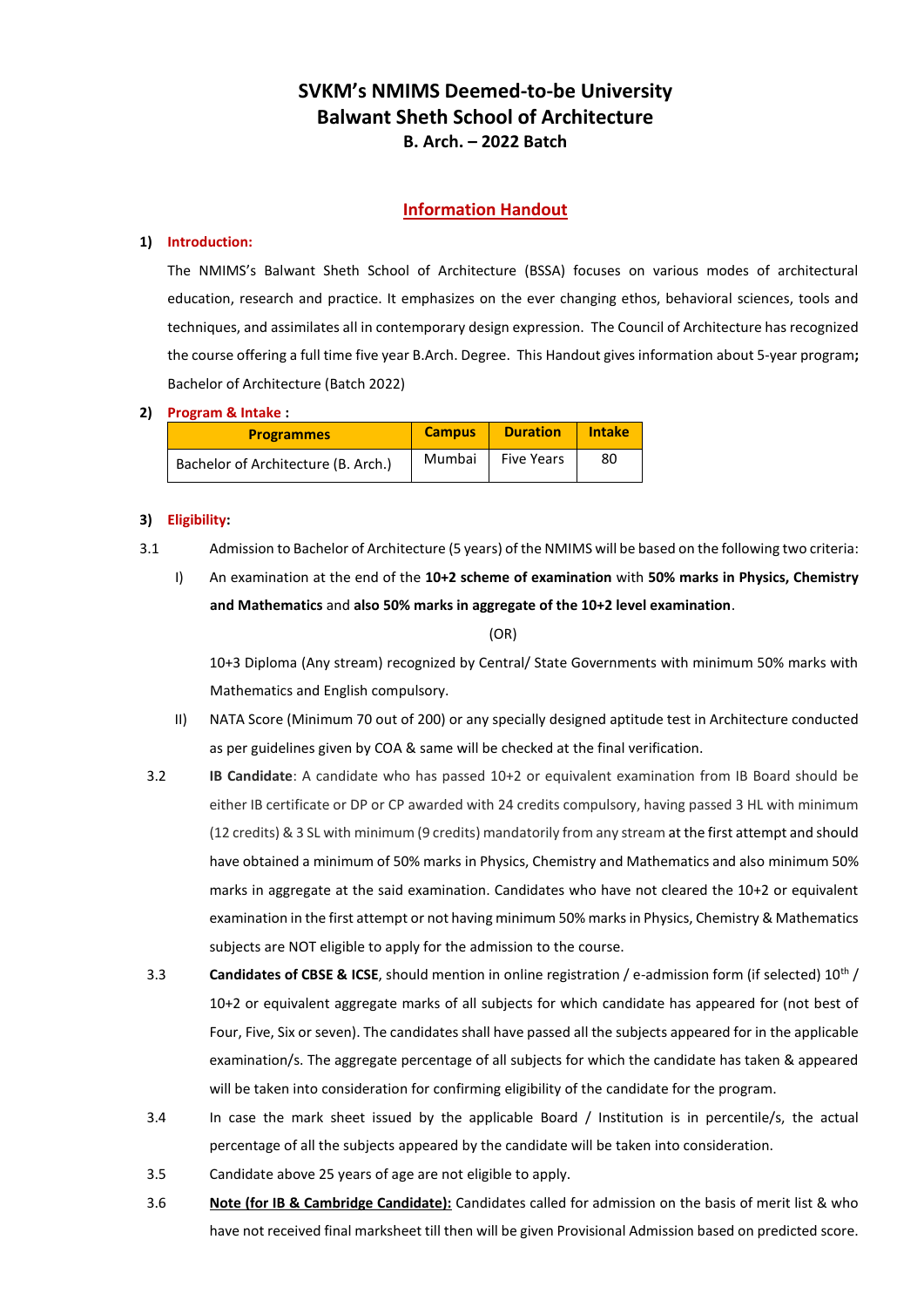Fees will be accepted from such candidates but their admission will be confirmed only on submission of final marksheet before the commencement of the program if found eligible.

- 3.7 Submission of AIU equivalence certificate to confirm the eligibility for the program is mandatory for those candidates who have completed their 10+2 or equivalent examination from overseas board/ Universities.
- 3.8 Candidates passing 10+2 or equivalent examination in compartment are not eligible. Only single marksheet with all compulsory subjects taken and passed in first attempt is mandatory, no compartmentalized marksheet will be considered.
- 3.9 Those candidates who have passed, or, are appearing for 10+2 examination from a Board / University where Grade Point Average is given, such candidates must Produce in writing from the Board / University concerned, the equivalent percentage for the GPA obtained.
- 3.10 Candidate whose final marksheet is not available at the time of admission is require to submit internet copy of result duly attested by Principal of the school / college, failing which candidate will not be admitted.
- 3.11 IB Candidates have to enter 'Predicted Scores' in case final grades / marks are not declared.
- 3.12 Candidate will not be eligible if any subject is marked as ungraded / fail in the marksheet / grade sheet. For absent / Ungraded in any of the additional/non mandatory subject will be consider as eligible provided such candidates is declared as pass by respective board.
- 3.13 Candidates appearing for their final 10+2 or equivalent examination can also apply provided they obtain the required minimum cut off marks and also produce all the necessary documents, in original, within the given stipulated time.



# **4. Admission Process:**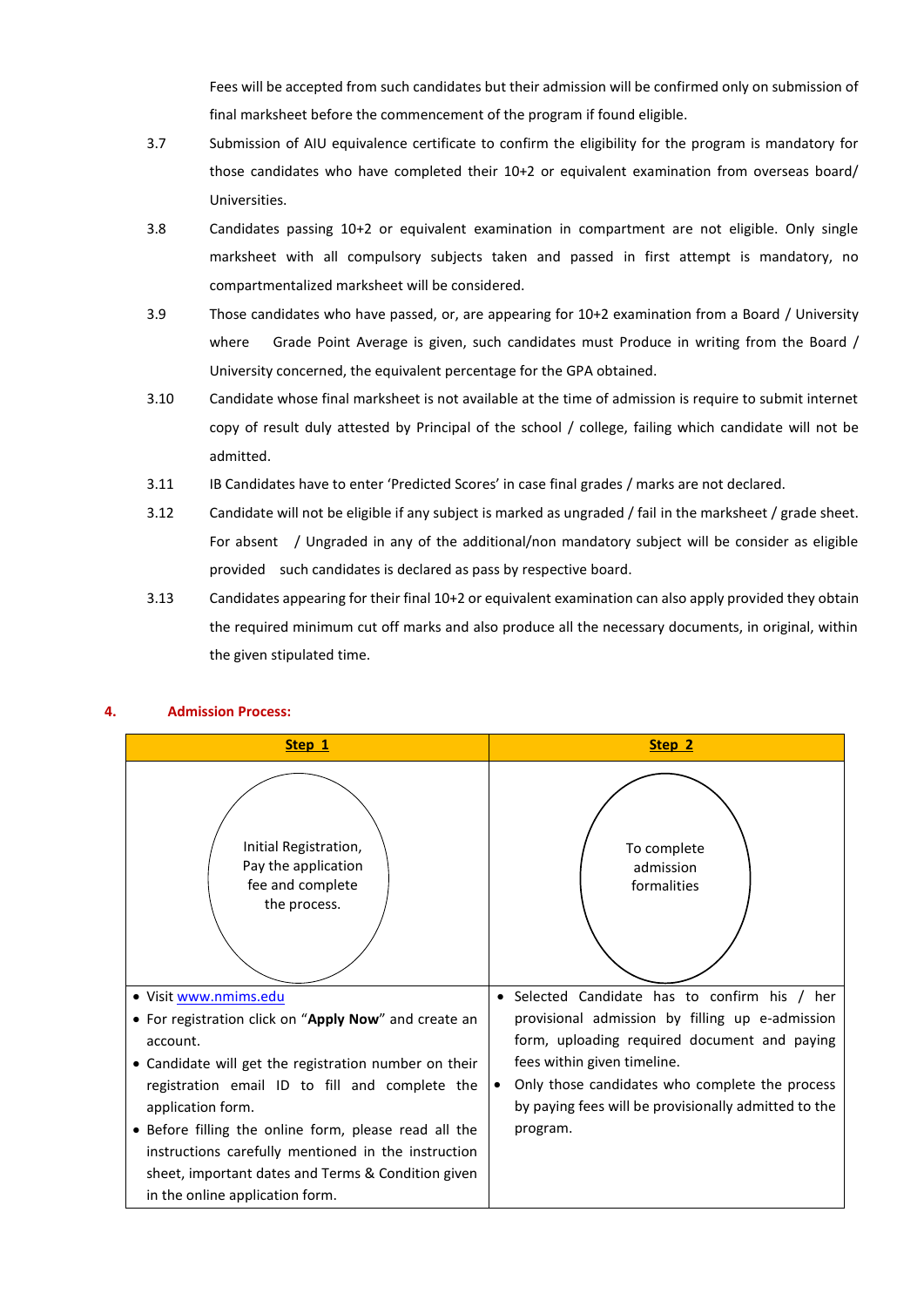#### **4.1 Online registration:**

- Visit [www.nmims.edu](http://www.nmims.edu/) for online registration.
- Before filling the online form, please read all the instruction carefully mentioned in instruction sheet & important dates.

# **4.2 Payment of registration fee:**

- Pay registration fee of Rs 2,000/- plus GST @18% extra (Non-refundable / Non-transferable)
- Appearing candidates should update their 10+2 examination / NATA marks before the last date of registration. Otherwise their application should not be considered for further selection / merit process.

# **5. Selection Process:**

- The Merit list will be prepared on the basis of the application data in terms of academic marks at the 10+2 examination and NATA Score.
- The selection will be solely based on merit. In this regard, the decision of the NMIMS will be final and undisputable as also shall be binding on all concerned.
- Admission offer is given as per the merit and vacancy available. WAITLISTED candidates have to check their merit list status as per the date given on the website. SELECTED candidate should upload necessary required documents at the link provided in the admission offer letter, and after verification of the documents, the candidate will get the payment details (RTGS/NEFT details) for the payment of course fees within the stipulated time frame.

# 6. **Program Fees:**

Fees for Batch-2021 (Last year): Rs. 5,25,000/- per year (for information only)

Fees for the current year will be intimated at the time of admission.

7. **Refund Rules:** The Schedule of refund of fees will be as follows. If a student chooses to withdraw from the program of study in which he / she is enrolled, the institution concerned shall follow the following five-tier system for the refund of fees remitted by the student.

| Sr.<br>No. | <b>Percentage of</b><br><b>Refund of Fees</b> | Point of time when notice of withdrawal of admission is received in the<br><b>Higher Educational Institutions (HEI)</b> |
|------------|-----------------------------------------------|-------------------------------------------------------------------------------------------------------------------------|
| (1)        | 100%                                          | 15 days or more before the formally-notified last date of admission                                                     |
| (2)        | 90%                                           | Less than 15 days before the formally-notified last date of admission                                                   |
| (3)        | 80%                                           | 15 days or less after the formally-notified last date of admission                                                      |
| (4)        | 50%                                           | 30 days or less, but more than 15 days, after formally-notified last date of<br>admission.                              |
| (5)        | 00%                                           | More than 30 days after formally-notified last date of admission                                                        |

In case of (1) in the table above, the deduction will be 5% of the fees paid as processing charges from the refundable amount, subject to a maximum of Rs 5,000/-.

Note: The above refund rules are subject to revision (as applicable).

Candidates to refer Important Dates of the respective programme.

# **8. Important Instructions:**

- Candidates will have to apply to the NMIMS and should also apply separately to NATA for taking their aptitude test. For further details of the test visit [www.nata.in](http://www.nata.in/) and [www.coa-india.org](http://www.coa-india.org/)
- Merit list will be prepared on the basis of 10+2 examination & Valid NATA Score entered at the time of Online Registration. Therefore, it is the sole responsibility of the candidate to ensure that correct marks are entered.